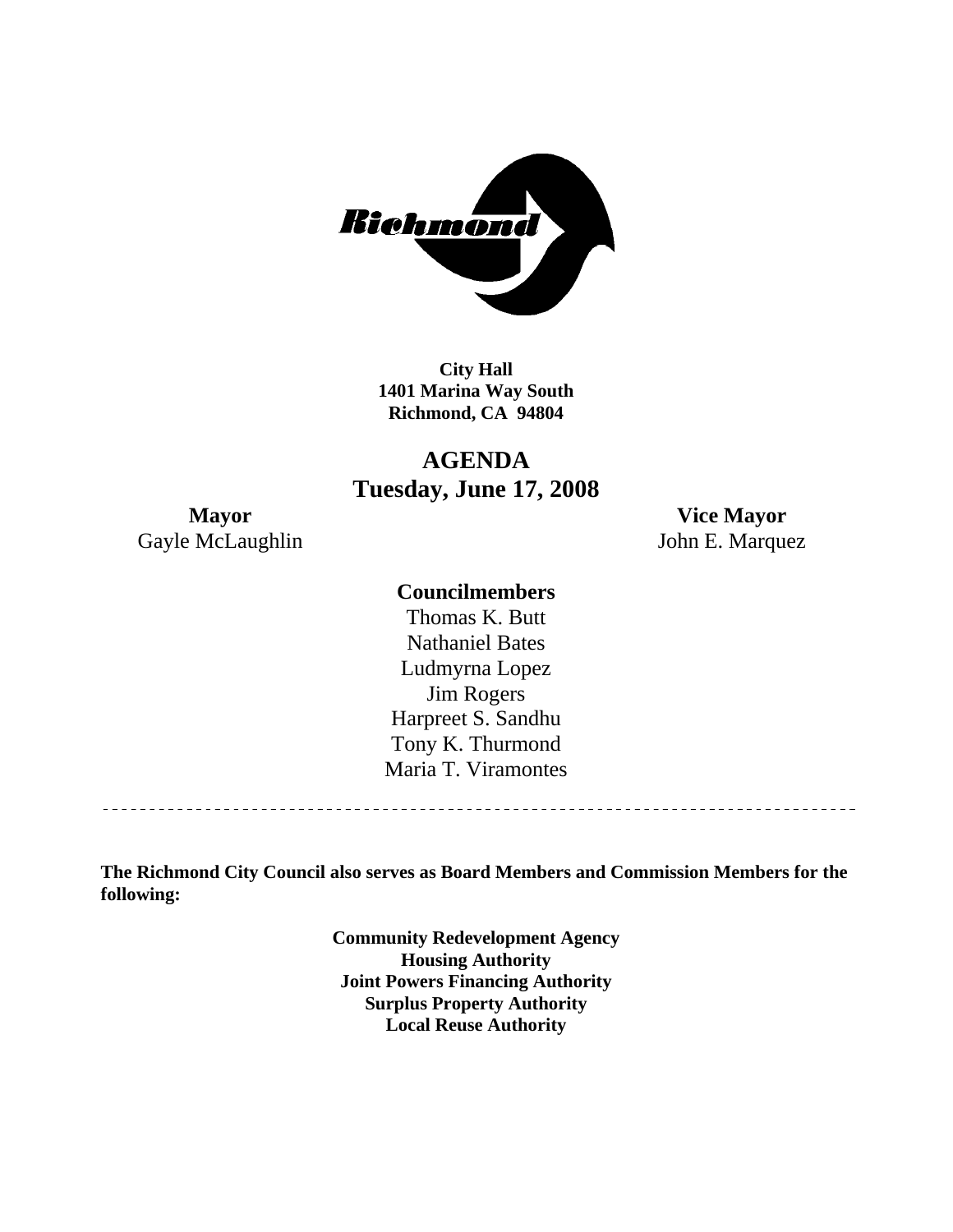# **MEETING PROCEDURES**

The City of Richmond encourages community participation at its City Council meetings and has established procedures that are intended to accommodate public input in a timely and time-sensitive way. As a courtesy to all members of the public who wish to participate in City Council meetings, please observe the following procedures:

**PUBLIC COMMENT ON AGENDA ITEMS:** Anyone who desires to address the City Council on items appearing on the agenda must complete and file a pink speaker's card with the City Clerk **prior** to the City Council's consideration of the item. Once the City Clerk has announced the item and discussion has commenced, no person shall be permitted to speak on the item other than those persons who have submitted their names to the City Clerk. Your name will be called when the item is announced for discussion. **Each speaker will be allowed TWO (2) MINUTES to address the City Council on NON-PUBLIC HEARING items listed on the agenda.** 

**OPEN FORUM FOR PUBLIC COMMENT:** Individuals who would like to address the City Council on matters not listed on the agenda or on **Presentations, Proclamations and Commendations, Report from the City Attorney, or Reports of Officers** may do so under Open Forum. All speakers must complete and file a pink speaker's card with the City Clerk **prior** to the commencement of Open Forum. **The amount of time allotted to individual speakers shall be determined based on the number of persons requesting to speak during this item. The time allocation for each speaker will be as follows: 15 or fewer speakers, a maximum of 2 minutes; 16 to 24 speakers, a maximum of 1 and one-half minutes; and 25 or more speakers, a maximum of 1 minute.** 

#### **SPEAKERS ARE REQUESTED TO OCCUPY THE RESERVED SEATS IN THE FRONT ROW BEHIND THE SPEAKER'S PODIUM AS THEIR NAME IS ANNOUNCED BY THE CITY CLERK.**

**CONSENT CALENDAR:** Consent Calendar items are considered routine and will be enacted, approved or adopted by one motion unless a request for removal for discussion or explanation is received from the audience or the City Council. A member of the audience requesting to remove an item from the Consent Calendar must complete and file a speaker's card with the City Clerk **prior to the City Council's consideration of Item C, Agenda Review.** An item removed from the Consent Calendar may be placed anywhere on the agenda following the City Council's agenda review.

*The City Council's adopted Rules of Procedure recognize that debate on policy is healthy; debate on personalities is not. The Chairperson has the right and obligation to cut off discussion that is too personal, too loud, or too crude.* 

**\*\*\*\*\*\*\*\*\*\*\*\*\*\*\*\*\*\*\*\*\*\*\*\*\*\*\*\*\*\*\*\*\*\*\*\*\*\*\*\*\*\*\*\*\*\*\*\*\*\*\*\*\*\*\*\*\*\***

# **Evening Open Session**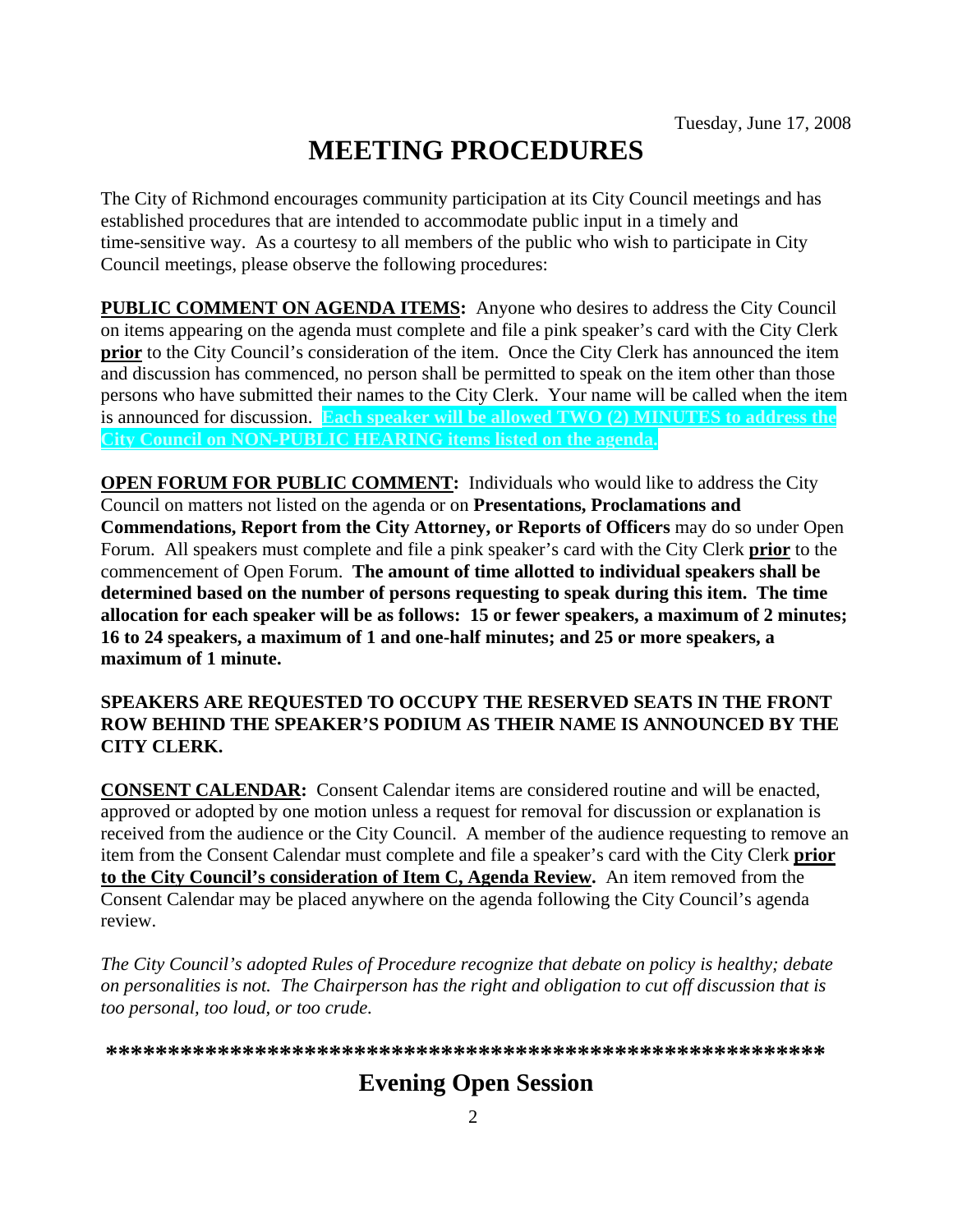Tuesday, June 17, 2008

5:00 p.m.

#### **A. ROLL CALL**

#### **B. PUBLIC COMMENT**

#### **C. ADJOURN TO CLOSED SESSION**

#### **Closed Session**

Shimada Room of City Hall

#### **A. CITY COUNCIL**

 **A-1.** LIABILITY CLAIMS - PENDING LITIGATION (Government Code Section 54956.9):

Claimant: Michael and Joanna Lyons Agency Claimed Against: City of Richmond

Claimant: Penny Turner Agency Claimed Against: City of Richmond

 **A-2.** CONFERENCE WITH LEGAL COUNSEL - EXISTING LITIGATION (Subdivision [a] of Government Code Section 54956.9):

Auto Warehousing Corporation vs. City of Richmond

Richmond Residents for Responsible Antenna Placement vs. City of Richmond, et al.

 **A-3.** CONFERENCE WITH LABOR NEGOTIATORS (Government Code Section 54957.6):

City Designated Representative(s): Bill Lindsay, Leslie Knight, Lisa Stephenson, Bruce Soublet, and Chris Magnus Counsel: Jack Hughes, Liebert Cassidy Whitmore Employee Organization or unrepresented employee(s): Richmond Police Officers' Association (RPOA), and Richmond Police Management Association (RPMA)

 **A-4.** CONFERENCE WITH REAL PROPERTY NEGOTIATOR (Government Code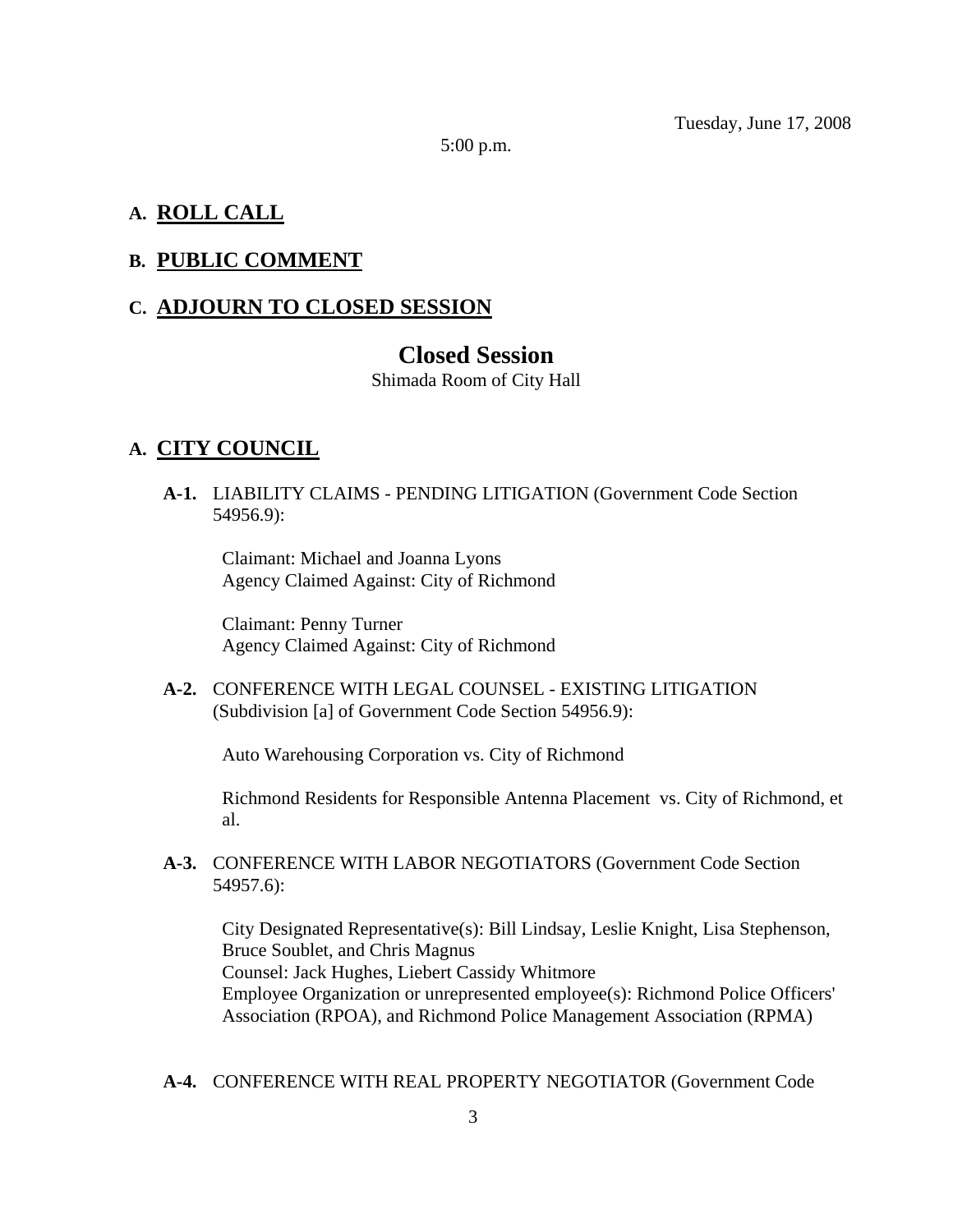Section 54956.8):

Property: 1320 Canal Boulevard, Richmond, CA 94804 Negotiating Parties: Jim Matzorkis, City of Richmond Negotiations: Terms and Price

#### **B. REDEVELOPMENT AGENCY**

 **B-1.** CONFERENCE WITH REAL PROPERTY NEGOTIATOR (Government Code Section 54956.8):

Real Property Negotiations (Government Code Section 54956.8) Property: South 47th Street, totaling 7,500 sq. ft., APN: 513-321-002 Negotiating Parties: Steve Duran/Patrick Lynch, City of Richmond Negotiations: Terms and Price

Real Property Negotiations (Government Code Section 54956.8) Property: 258-270 3rd Street, totaling 10,293 sq. ft., APNP: 538-200-001-5; 538- 200-028; 538-200-029 Negotiating Parties: Steve Duran/Patrick Lynch, City of Richmond Negotiations: Terms and Price

**\*\*\*\*\*\*\*\*\*\*\*\*\*\*\*\*\*\*\*\*\*\*\*\*\*\*\*\*\*\*\*\*\*\*\*\*\*\*\*\*\*\*\*\*\*\*\*\*\*\*\*\*\*\*\*\*\*\*\*\*** 

# **Special Meeting Richmond Housing Authority**

6:15 p.m.

### **A. PLEDGE TO THE FLAG**

#### **B. ROLL CALL**

#### **C. STATEMENT OF CONFLICT OF INTEREST**

#### **D. OPEN FORUM FOR PUBLIC COMMENT**

#### **E. RESOLUTIONS**

 **E-1.** ADOPT A RESOLUTION - approving the Housing Authority's FY 2008/2009 budget in the amount of \$27,627,172 - Housing Authority (Tim Jones 621-1310).

#### **F. PUBLIC HEARING**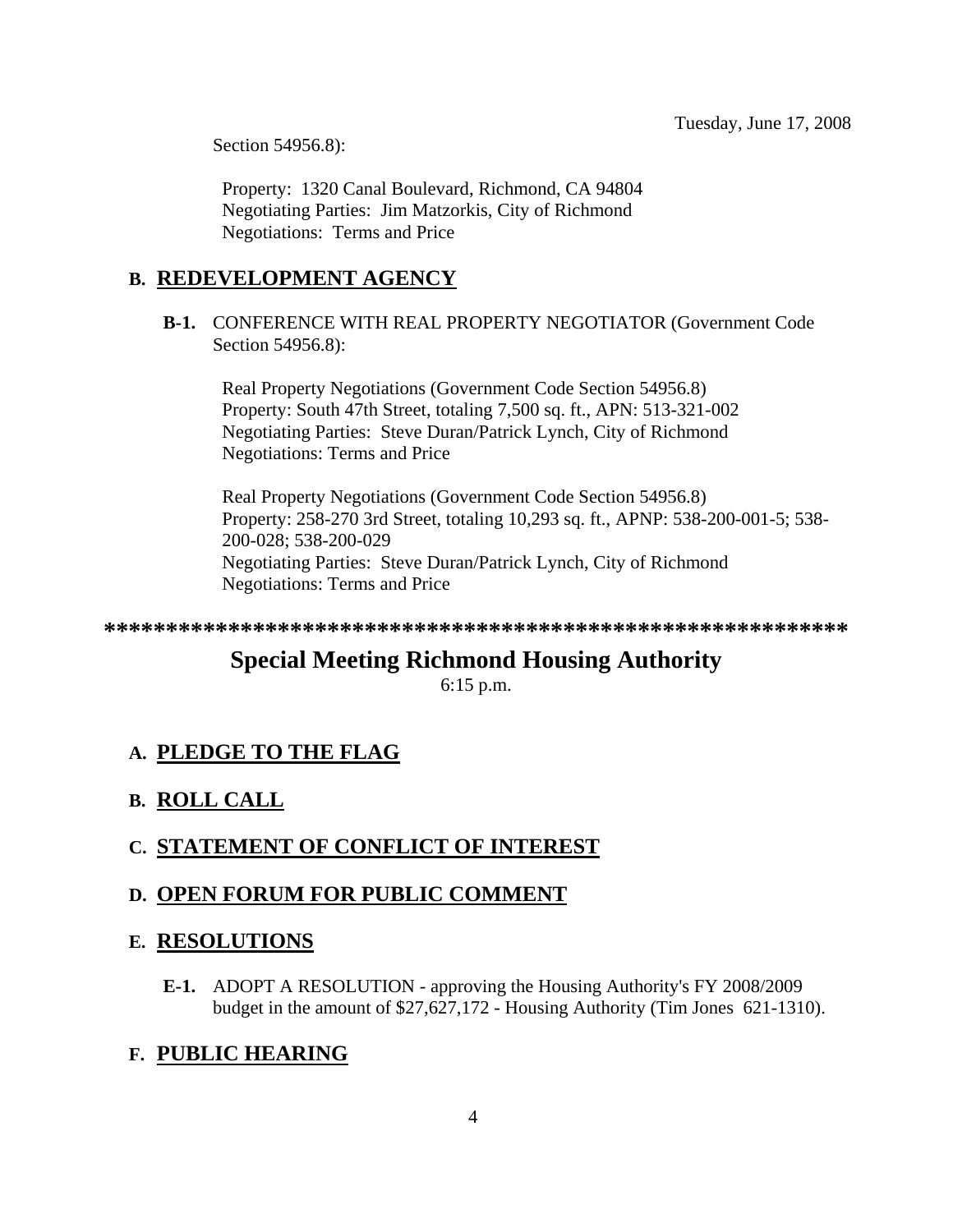Tuesday, June 17, 2008

 **F-1.** ADOPT A RESOLUTION - approving submittal of the Richmond Housing Authority 2008 One-Year and Five-Year Agency Plan to the U.S. Department of Housing and Urban Development - Housing Authority (Tim Jones 621-1310).

#### **G. ADJOURNMENT**

**\*\*\*\*\*\*\*\*\*\*\*\*\*\*\*\*\*\*\*\*\*\*\*\*\*\*\*\*\*\*\*\*\*\*\*\*\*\*\*\*\*\*\*\*\*\*\*\*\*\*\*\*\*\*\*\*\*\*\*\*** 

## **Richmond Community Redevelopment Agency**

6:30 p.m.

#### **A. ROLL CALL**

#### **B. STATEMENT OF CONFLICT OF INTEREST**

#### **C. OPEN FORUM FOR PUBLIC COMMENT**

#### **D. CONSENT CALENDAR**

- **D-1.** ADOPT A RESOLUTION authorizing the Executive Director to execute a contract with Seifel Consulting, Inc. in an amount not to exceed \$537,625, for a term beginning July 1, 2008, and ending March 31, 2009, to provide consulting services for the preparation of Redevelopment Plan Amendments to increase the fiscal limits on tax increment collection and outstanding bonded indebtedness and extend the time period for eminent domain authority where necessary for blight elimination. (The Finance Standing Committee reviewed this item on June 6, 2008, and recommended approval by the Redevelopment Agency) - Richmond Community Redevelopment Agency (Steve Duran/Alan Wolken 307-8140).
- **D-2.** ADOPT A RESOLUTION approving and adopting the FY 2008/2009 budget for the Richmond Community Redevelopment Agency in the amount of \$115,420,099 and the Five-Year 2008-2013 Capital Project and Program Budget totaling \$110,251,000 - Richmond Community Redevelopment Agency (Steve Duran/Nickie Mastay 307-8140).
- **D-3.** ADOPT A RESOLUTION authorizing the application for grant funds from the California Department of Housing and Community Development's CalHOME Program in an amount not to exceed \$900,000 and authorizing the execution of related documents to accept grant and expend as approved by HCD - Richmond Community Redevelopment Agency (Steve Duran/Patrick Lynch 307-8140).
- **D-4.** APPROVE the minutes of the Richmond Community Redevelopment Agency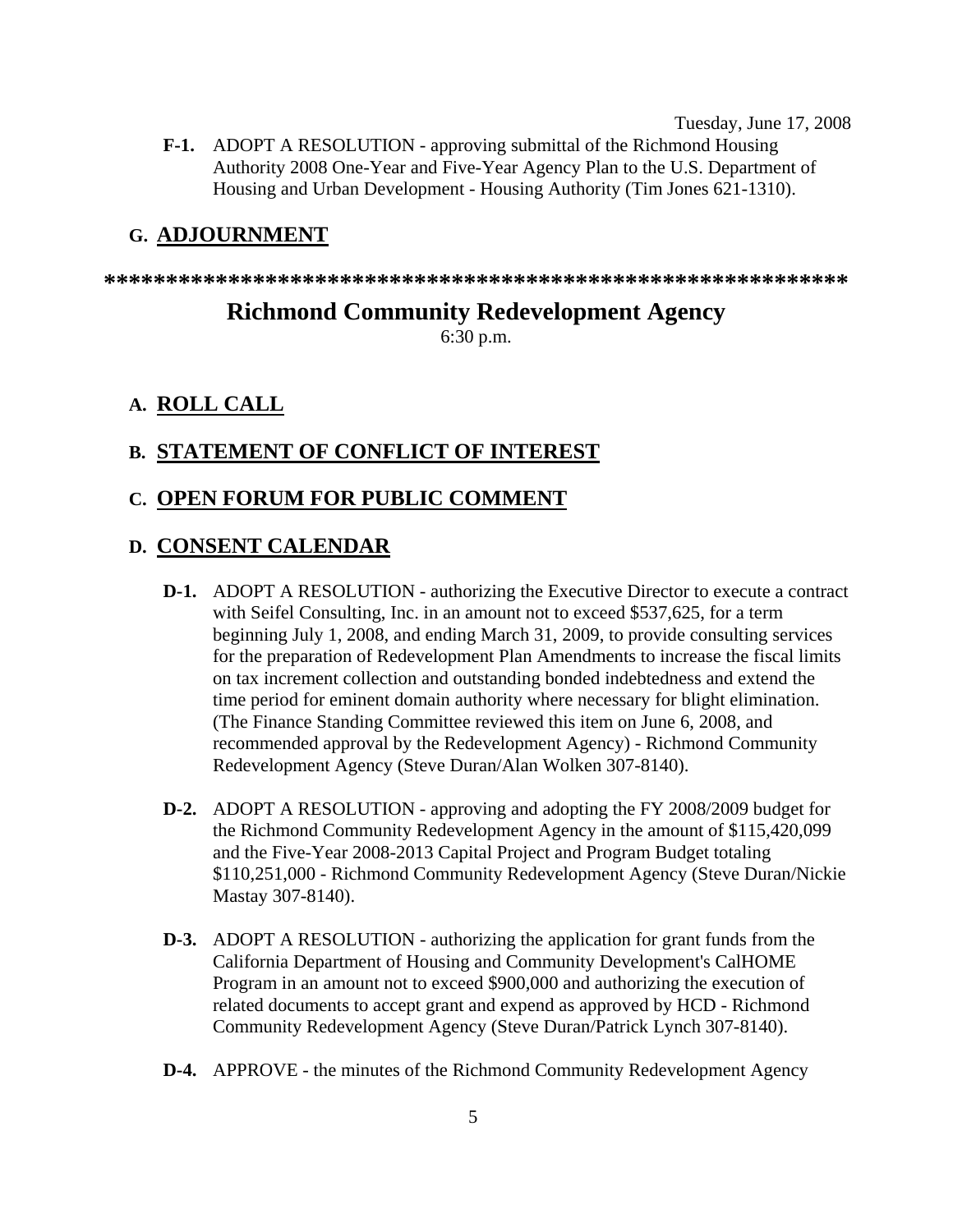Tuesday, June 17, 2008 meeting held on June 3, 2008 - City Clerk's Office (Diane Holmes 620-6513).

#### **E. ADJOURNMENT**

**\*\*\*\*\*\*\*\*\*\*\*\*\*\*\*\*\*\*\*\*\*\*\*\*\*\*\*\*\*\*\*\*\*\*\*\*\*\*\*\*\*\*\*\*\*\*\*\*\*\*\*\*\*\*\*\*\*\*\*\*** 

# **Special Joint Meeting of the Richmond Community Redevelopment Agency/City Council**

6:45 p.m.

#### **A. ROLL CALL**

#### **B. STATEMENT OF CONFLICT OF INTEREST**

#### **C. PUBLIC HEARING**

 **C-1.** Conduct a Joint City Council/Redevelopment Agency public hearing to receive testimony regarding the following proposed 2008-2010 Consolidated Action Plan:

(a) Adopt a City Council Resolution (Attachment 1) approving the 2008-2010 Consolidated Action Plan and authorizing the submittal of the Consolidated Action Plan to HUD.

(b) Adopt a Richmond Community Redevelopment Agency Resolution (Attachment 2) for the administration of the CDBG and HOME Programs and authorize the Executive Director to negotiate and execute all contracts with vendors and professional services consultants as detailed in this Agenda Report.

- Richmond Community Redevelopment Agency (Steve Duran/Patrick Lynch 307- 8140)

#### **D. ADJOURNMENT**

**\*\*\*\*\*\*\*\*\*\*\*\*\*\*\*\*\*\*\*\*\*\*\*\*\*\*\*\*\*\*\*\*\*\*\*\*\*\*\*\*\*\*\*\*\*\*\*\*\*\*\*\*\*\*\*\*\*\*\*\*** 

# **CITY COUNCIL**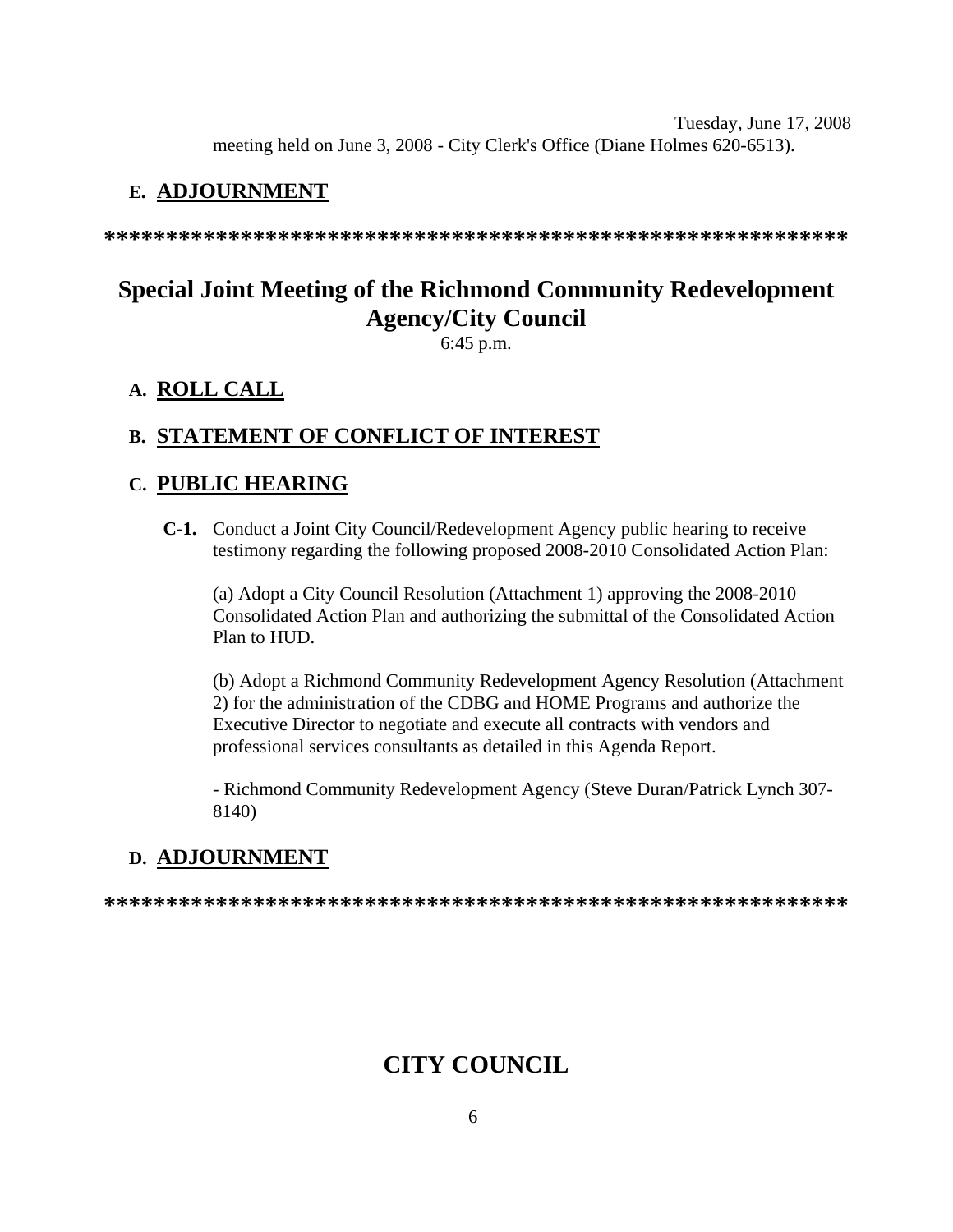7:00 p.m.

#### **A. ROLL CALL**

#### **B. STATEMENT OF CONFLICT OF INTEREST**

#### **C. AGENDA REVIEW**

#### **D. PRESENTATIONS, PROCLAMATIONS, AND COMMENDATIONS**

 **D-1.** Presentation of "Exceptional Techs Student Awards" to students from Techs After School Program at MLK Elementary - Mayor McLaughlin (620-6503).

#### **E. REPORT FROM THE CITY ATTORNEY OF FINAL DECISIONS MADE AND NON-CONFIDENTIAL DISCUSSIONS HELD DURING CLOSED SESSION**

#### **F. CONSENT CALENDAR**

- **F-1.** APPROVE a contract with Pyro Spectaculars North, Inc. from McClellan Park, CA, in the amount of \$27,500 for the 2008 Fireworks Celebration to be held July 3, 2008, at Marina Bay Park - Recreation Department (Keith Jabari 620-6791).
- **F-2.** APPROVE a contract with Ki Research Institute, Albany, CA, for conflict resolution training for the Richmond Public Library's Literacy for Every Adult Program (LEAP), continuing the current pilot program, for FY 2008/2009 in an amount not to exceed \$32,000 - Library & Cultural Services (Monique A. le Conge 620-6951).
- **F-3.** APPROVE the purchase of 65 Panasonic Toughbook® computers for the Police Department from CDCE, Inc., at a cost not to exceed \$583,946.25 (\$383,890.00 for hardware, \$45,500.00 for de-installation/installation services for Police, \$54,600.00 for a five-year hardware accidental replacement coverage, and \$62,400.00 for a oneyear maintenance agreement (This item was reviewed by the Finance Committee on April 18, 2008, and referred to the City Council for approval) - Police Department (Chief Chris Magnus 620-6655).
- **F-4.** APPROVE a two-year contract with Neighborhood House of North Richmond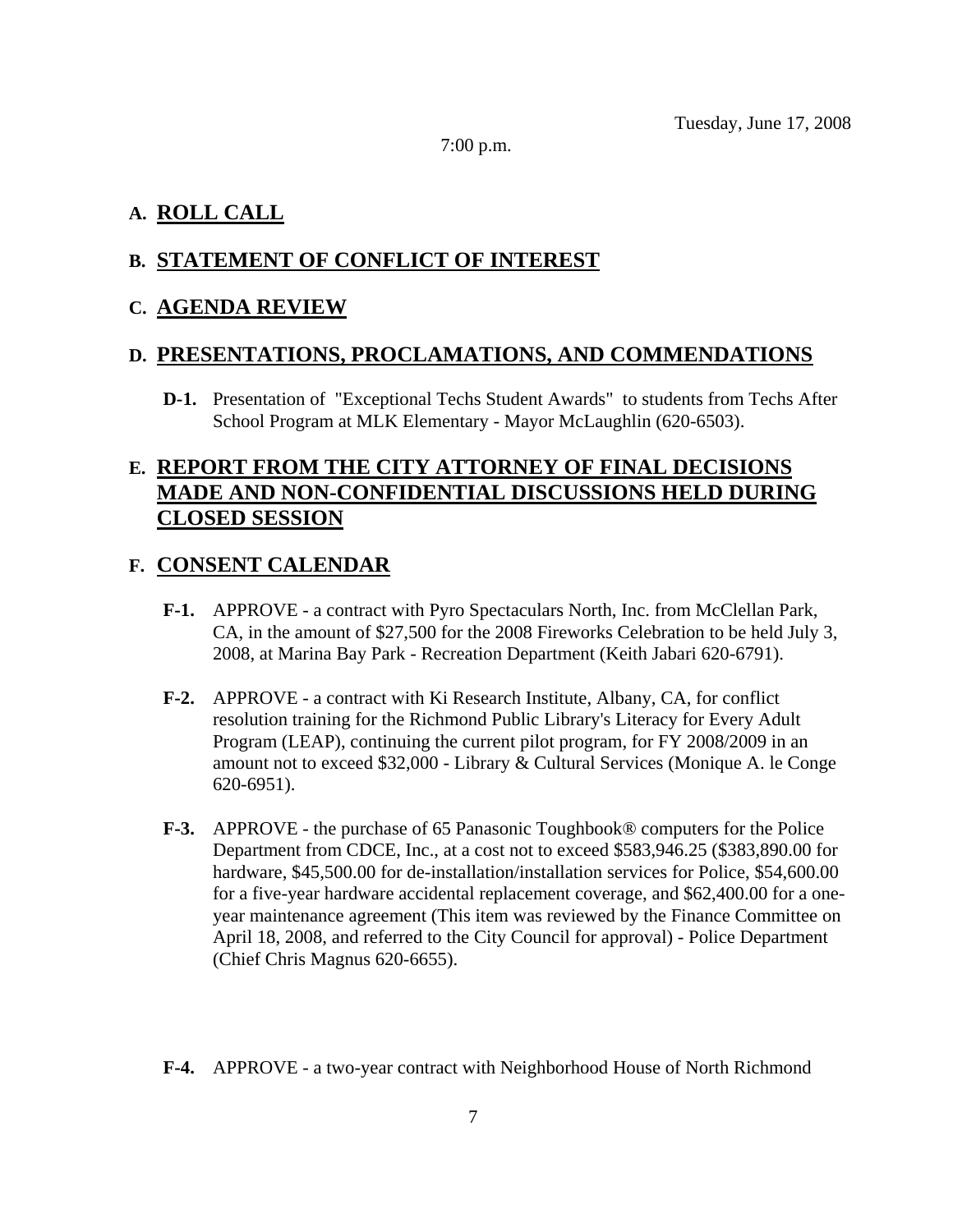Tuesday, June 17, 2008 (NHNR), acting as the fiscal agent for Straight Talk on Prison (STOP), in the amount of \$91,250 for family-based case management services, as per the California Gang Reduction & Intervention Program (CalGRIP) grant - Employment & Training (Sal Vaca 307-8006).

- **F-5.** ADOPT A RESOLUTION approving the revised boundaries of the proposed Targeted Employment Area and directing the submittal of a revised application to the California State Housing and Community Development for an updated Targeted Employment Area designation - Richmond Community Redevelopment Agency (Steve Duran/Thomas Mills 307-8140).
- **F-6.** APPROVE- a contract with Merriwether & Williams Insurance Services to provide contracting and Bonding assistance for Richmond businesses for the term of June 17, 2008, through June 30, 2009, for an amount not to exceed \$50,000 - Employment & Training (Sal Vaca 307-8006).
- **F-7.** APPROVE a contract with Mr. Larry Winston to provide classroom instruction for the RichmondBUILD training program. The term of the contract will be from April 1, 2008, through March 20, 2009, for an amount not to exceed \$40,000 - Employment & Training (Sal Vaca 307-8006).
- **F-8.** INTRODUCE AN ORDINANCE (first reading) establishing wages, salary, and compensation for the new classification of Low Income Public Housing Asset Specialist (Salary Range 36D: \$4,034 - \$4,761/month) - Human Resources (Leslie Knight 620-6600).
- **F-9.** ADOPT A RESOLUTION amending the City of Richmond's Position Classification Plan to add the new classification of Low Income Public Housing Asset Specialist - Human Resources (Leslie Knight 620-6600).
- **F-10.** APPROVE a contract with The Graceland College Center for Professional Development and Lifelong Learning, Inc. dba Skillpath Seminars in the amount of \$60,800, for employee training for the period of July 1, 2008, through June 30, 2009 - Human Resources (Leslie Knight 620-6600).
- **F-11.** APPROVE a contract with Liebert Cassidy Whitmore LLP in the amount of \$50,000 for contract negotiations, employee training, and legal consultation for the period of July 1, 2008, through June 30, 2009 - Human Resources (Leslie Knight 620-6600).
- **F-12.** ADOPT A RESOLUTION approving the Engineer's Report for FY 2008/2009 for the Hilltop Landscape Maintenance District ("HLMD"), and announcing a public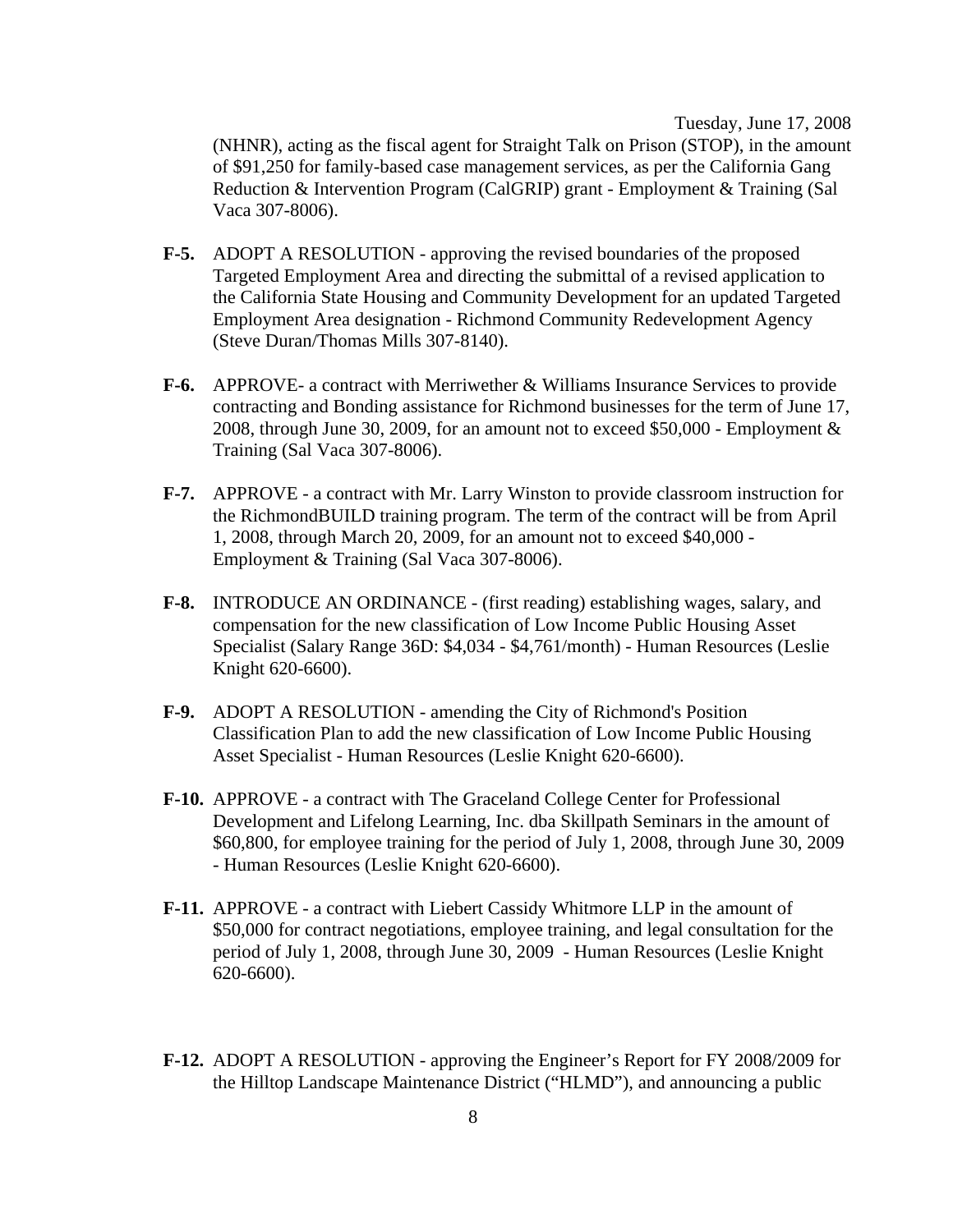Tuesday, June 17, 2008 hearing, for July 1, 2008 , for the proposed increase in assessments for FY 2008/2009 - Public Works (Yader A. Bermudez 231-3009).

- **F-13.** APPROVE contract amendment no. 1 with DP Security, LLC in an amount not to exceed \$42,563.36, to provide continued monitoring and securing of the restroom facilities at Nevin, Nicholl, M.L. King, J.F. Kennedy, La Moine, Parchester, Shields-Reid, and Booker T. Anderson Parks - Public Works (Yader A. Bermudez 231- 3009).
- **F-14.** APPROVE a contract with Urban Ecology in an amount not to exceed \$30,000 for design services for the renovation of the Solano Playlot - Public Works (Yader A. Bermudez 231-3009).
- **F-15.** ACKNOWLEDGE receipt of the City of Richmond's Comprehensive Annual Financial Report for the year ended June 30, 2007. (The Finance Committee reviewed this item on April 18, 2008, and recommended approval by the City Council) - Finance Department (James Goins 620-6740).
- **F-16.** INTRODUCE AN ORDINANCE (first reading) amending the existing Comprehensive Planning Fee, reducing the fee from 0.6810% of project valuation to 0.1769% of project valuation - Finance Department (James Goins 620-6740).
- **F-17.** ADOPT A RESOLUTION to closeout the El Sobrante Developing Area and to discontinue collecting the public facilities fees specific to this area. (The Finance Committee reviewed this item on May 16, 2008, and recommended approval by the City Council) - Finance Department (James Goins 620-6740).
- **F-18.** ADOPT A RESOLUTION to closeout the Brickyard Cove Developing Area and to discontinue collecting the public facilities fees specific to this area. (The Finance Committee reviewed this item May 16, 2008, and recommended approval by the City Council) - Finance Department (James Goins 620-6740).
- **F-19.** ADOPT A RESOLUTION declaring the City's official intent to use proceeds of indebtedness to reimburse itself for certain expenditures in connection with improvements made to the Point Potrero Marine Terminal. - Finance Department (James Goins 620-6740).
- **F-20.** ADOPT A RESOLUTION approving the 2008-09 Appropriation Limit pursuant to Article XIIIB, as amended by the Constitution of the State of California - Finance Department (James Goins 620-6740).
- **F-21.** APPROVE a contract with Barg Coffin Lewis & Trapp LLP, for Fiscal Year 2008/2009, for an amount of \$25,000 for the continued defense of the California Environmental Quality Act (CEQA) litigation entitled "Coalition of Concerned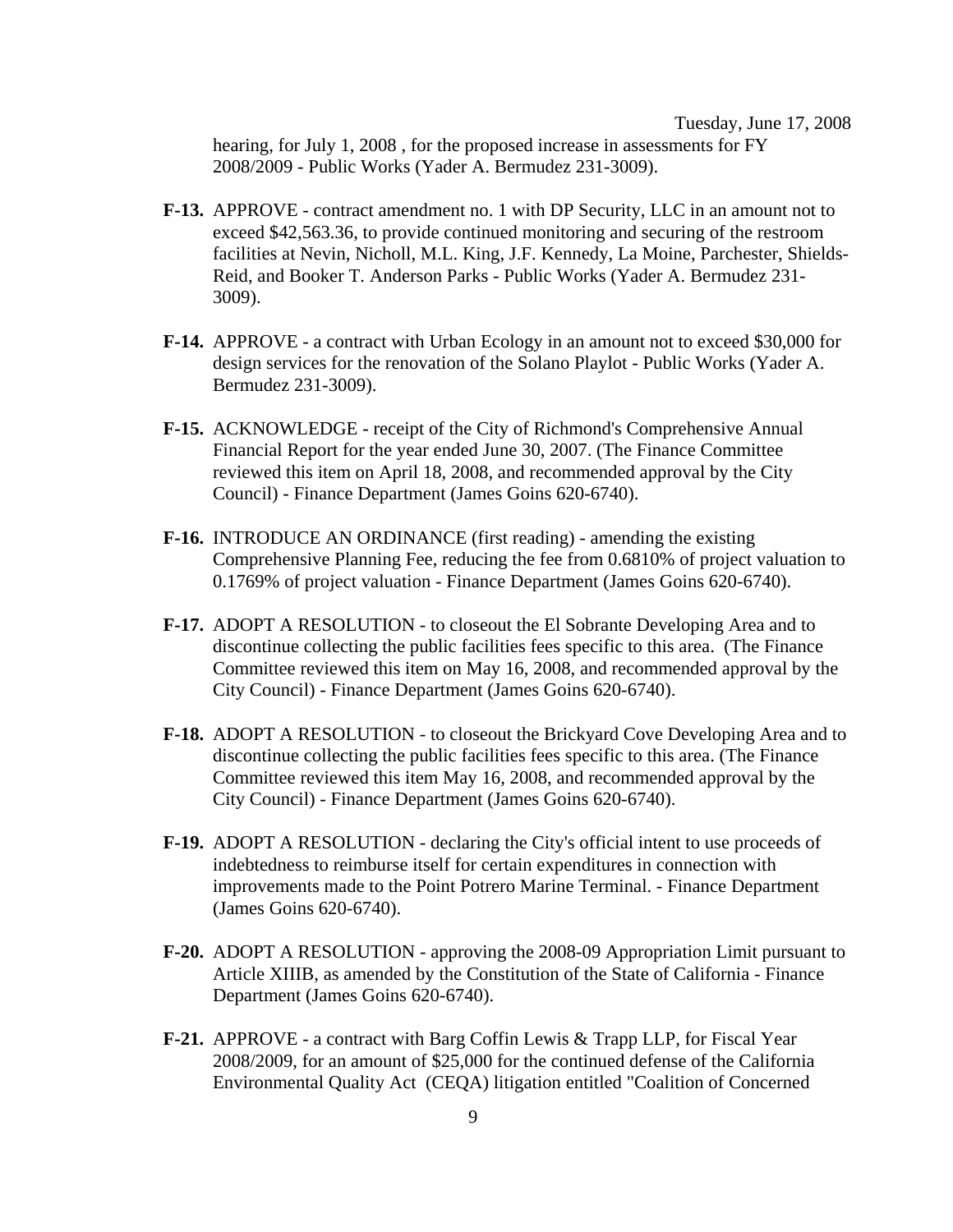Tuesday, June 17, 2008 Citizens of Point Richmond vs. City of Richmond" - City Attorney's Office (Louise Renne 620-6509).

- **F-22.** APPROVE a contract with Barg Coffin Lewis & Trapp LLP, for Fiscal Year 2008/2009, for an amount of \$25,000 for the continued defense of the California Environmental Quality Act (CEQA) litigation entitled "James Littlehale vs. City of Richmond" - City Attorney's Office (Louise Renne 620-6509).
- **F-23.** APPROVE a third amendment to the contract with the Glen Price Group to provide grant seeking and proposal writing services to City departments, increasing the not to exceed cost by \$200,000 for a total cost of \$481,000, and extending the term by 12 months through June 2009. (The Finance Committee reviewed this item on June 6, 2008, and recommended approval by the City Council) - City Manager's Office (Bill Lindsay 620-6512).
- **F-24.** APPROVE the 2008 revised City of Richmond Records Retention Schedule City Clerk's Office (Diane Holmes 620-6513).
- **F-25.** ADOPT the following five resolutions to hold a Municipal and Special Municipal Election on November 4, 2008: (1) Calling and Giving Notice of a Municipal Election, (2) Calling and Providing for a Special Municipal Election (Business License Act), (3) Requesting the County Board of Supervisors to Consolidate the Municipal Election with the Statewide Election, (4) Adopting Regulations for Candidates and Action To Be Taken In Case of a Tie Vote, and (5) Providing for the Filing of Rebuttal Arguments - City Clerk's Office (Diane Holmes 620-6513).
- **F-26.** APPROVE the minutes of the Special Meeting of the West Contra Costa Unified School District and the Richmond City Council held on May 1, 2008; the Regular Meetings of the Richmond City Council held on May 20, 2008, and June 3, 2008; and the Special Meeting of the Richmond City Council held on May 27, 2008 - City Clerk's Office (Diane Holmes 620-6513).

#### **G. PUBLIC HEARINGS**

#### **H. OPEN FORUM FOR PUBLIC COMMENT**

**I. AGREEMENTS**

#### **J. RESOLUTIONS**

 **J-1.** ADOPT A RESOLUTION - approving the Fiscal Year 2008/2009 Annual Operating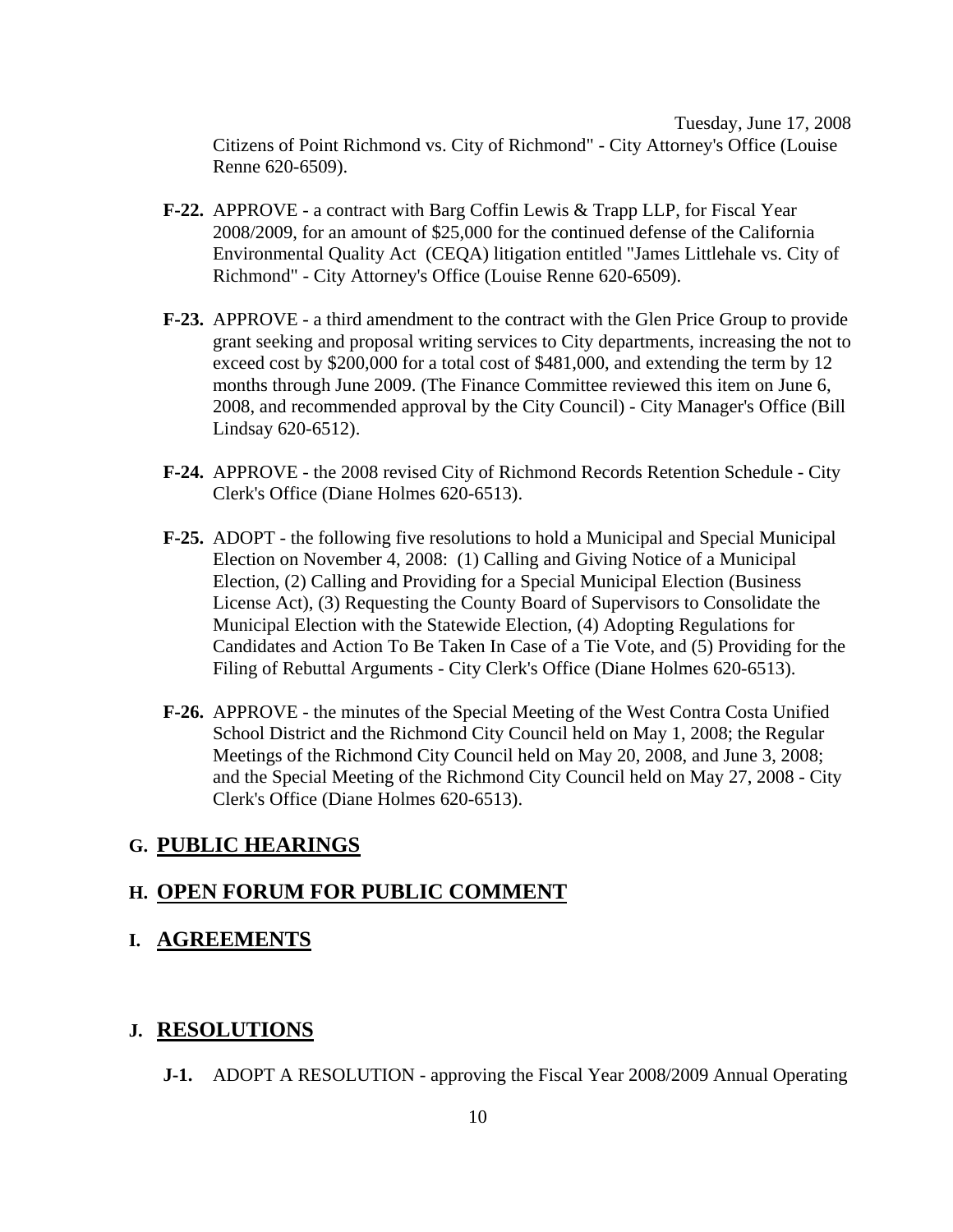Budget - Finance Department (James Goins 620-6740).

- **J-2.** ADOPT A RESOLUTION in support of the Brief of Amici Curiae from the National League of Cities which was filed in support of the County of San Diego - City Attorney's Office (Louise Renne 620-6509).
- **J-3.** ADOPT A RESOLUTION in support of renewing the West Contra Costa Unified School District's (WCCUSD) Parcel Tax - Councilmember Thurmond (620-6518).

#### **K. ORDINANCES**

- **K-1.** INTRODUCE AN ORDINANCE (first reading) amending subsections 2.62.060, 2.62.105, and 262.130 of Section 2.62 of the Richmond Municipal Code relating to appeals of administrative citations (The Public Safety Committee reviewed this item on March 20, 2008, and recommended approval by the City Council) - Police Department (Chief Chris Magnus 620-6656).
- **K-2.** INTRODUCE AN ORDINANCE (first reading) establishing a temporary moratorium on the acceptance, processing and approval of applications to locate massage establishments within the City of Richmond until regulations and criteria can be developed for this use - Planning Department (Richard Mitchell 307-8159).

#### **L. COUNCIL AS A WHOLE**

- **L-1.** Receive report on possible relocation of the County Health Center, currently located at 38th Street and Bissell Avenue, to the Doctors Hospital campus on Vale Road in the City of San Pablo; and provide direction to staff as necessary - City Manager's Office/Richmond Community Redevelopment Agency (Bill Lindsay/Steve Duran 620-6512).
- **L-2.** Discuss and direct staff relative to previously approved buffer zone on Marina Way South - Vice Mayor Marquez (620-6581).

#### **M. REPORTS OF OFFICERS: STANDING COMMITTEE REPORTS, REFERRALS TO STAFF, AND GENERAL REPORTS (INCLUDING AB 1234 REPORTS)**

#### **N. ADJOURNMENT**

**\*\*\*\*\*\*\*\*\*\*\*\*\*\*\*\*\*\*\*\*\*\*\*\*\*\*\*\*\*\*\*\*\*\*\*\*\*\*\*\*\*\*\*\*\*\*\*\*\*\*\*\*\*\*\*\*\*\***